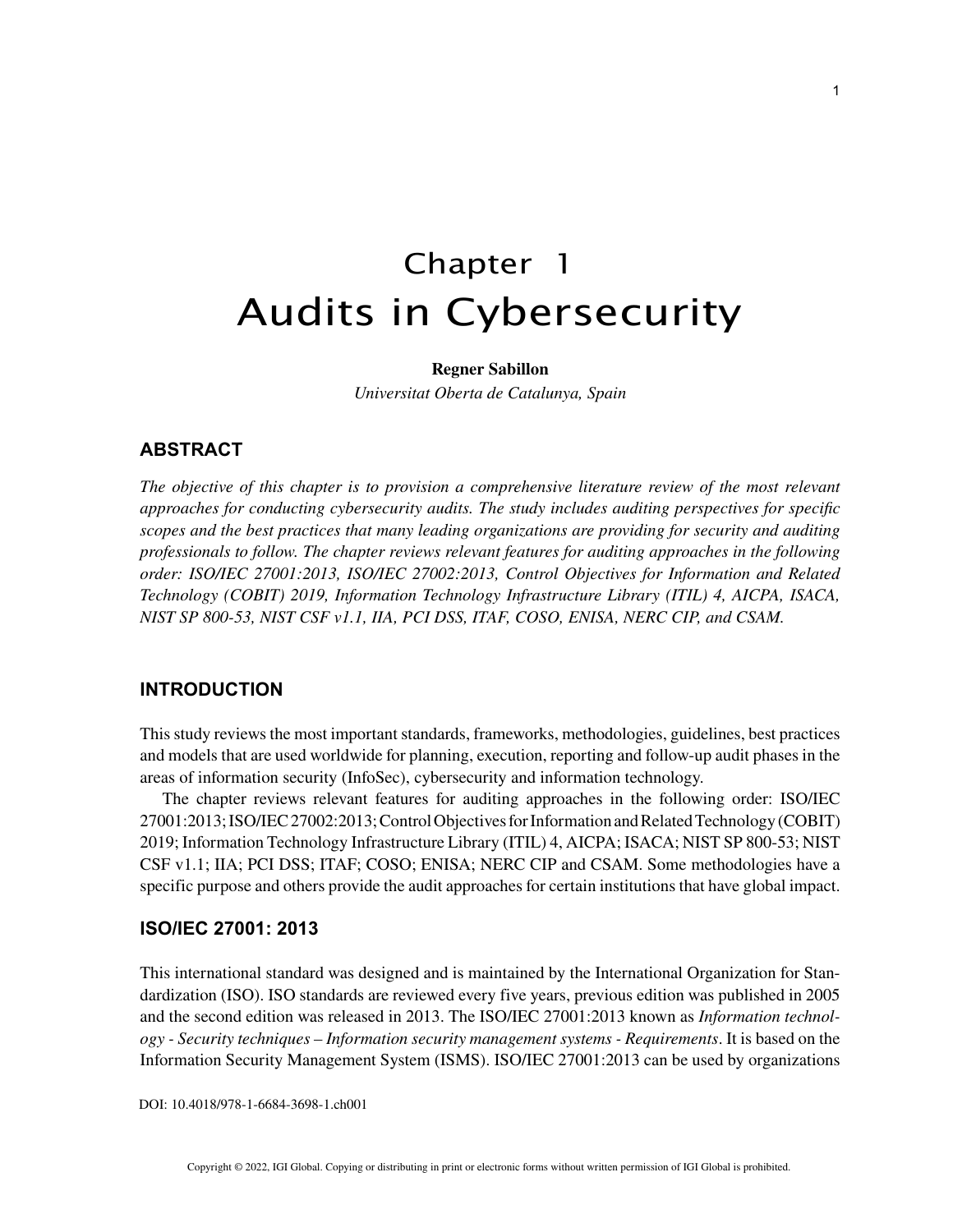to establish, implement, maintain and continually improve the ISMS. ISO/IEC 27001:2013 consists of 7 clauses (Table 1), control objectives and controls are aligned with ISO/IEC 27002:2013, which contains 14 control clauses, 35 security categories and 114 controls. Terminology is based on ISO/IEC 27000: *Information technology - Security techniques – Information security management systems – Overview and vocabulary.*

Clauses 9 and 10 provide guidelines for:

- 1. Monitoring, measurement, analysis and evaluation
- 2. Internal audit
- 3. Management review
- 4. Nonconformity and corrective action
- 5. And Continual Improvement of the ISMS

*Table 1. ISO/IEC 27001:2013 Information Security Management Systems Clauses*

| <b>ISO/IEC 27001: Security Control Clauses</b> |
|------------------------------------------------|
| 1. Clause 4: Context of the organization       |
| 2. Clause 5: Leadership                        |
| 3. Clause 6: Planning                          |
| 4. Clause 7: Support                           |
| 5. Clause 8: Operation                         |
| 6. Clause 9: Performance Evaluation            |
| 7. Clause 10: Improvement                      |

## **ISO/IEC 27002: 2013**

This international standard was designed and is maintained by the International Organization for Standardization (ISO). ISO standards are reviewed every five years, previous edition was published in 2005 and the second edition was released in 2013. The ISO/IEC 27002:2013 known as *Information technology - Security techniques – Code of practice for information security controls*. It is based on the Information Security Management System (ISMS) from the ISO/IEC 27001. ISO/IEC 27002:2013 can be used by organizations to select controls with any ISMS implementation, implement universally accepted information security controls and to develop information security management guidelines for their specific business environments.

ISO/IEC 27002:2013 contains 14 control clauses (Table 2), 35 security categories (Table 3) and 114 controls.

In terms of audits, *ISO/IEC 27002:2013* highlights two specific controls for planning and conducting audits:

12.7.1 Information system audit controls: Requirements and activities are to be planned without causing impact to business processes. A guidance implementation is provided that includes 7 guidelines.